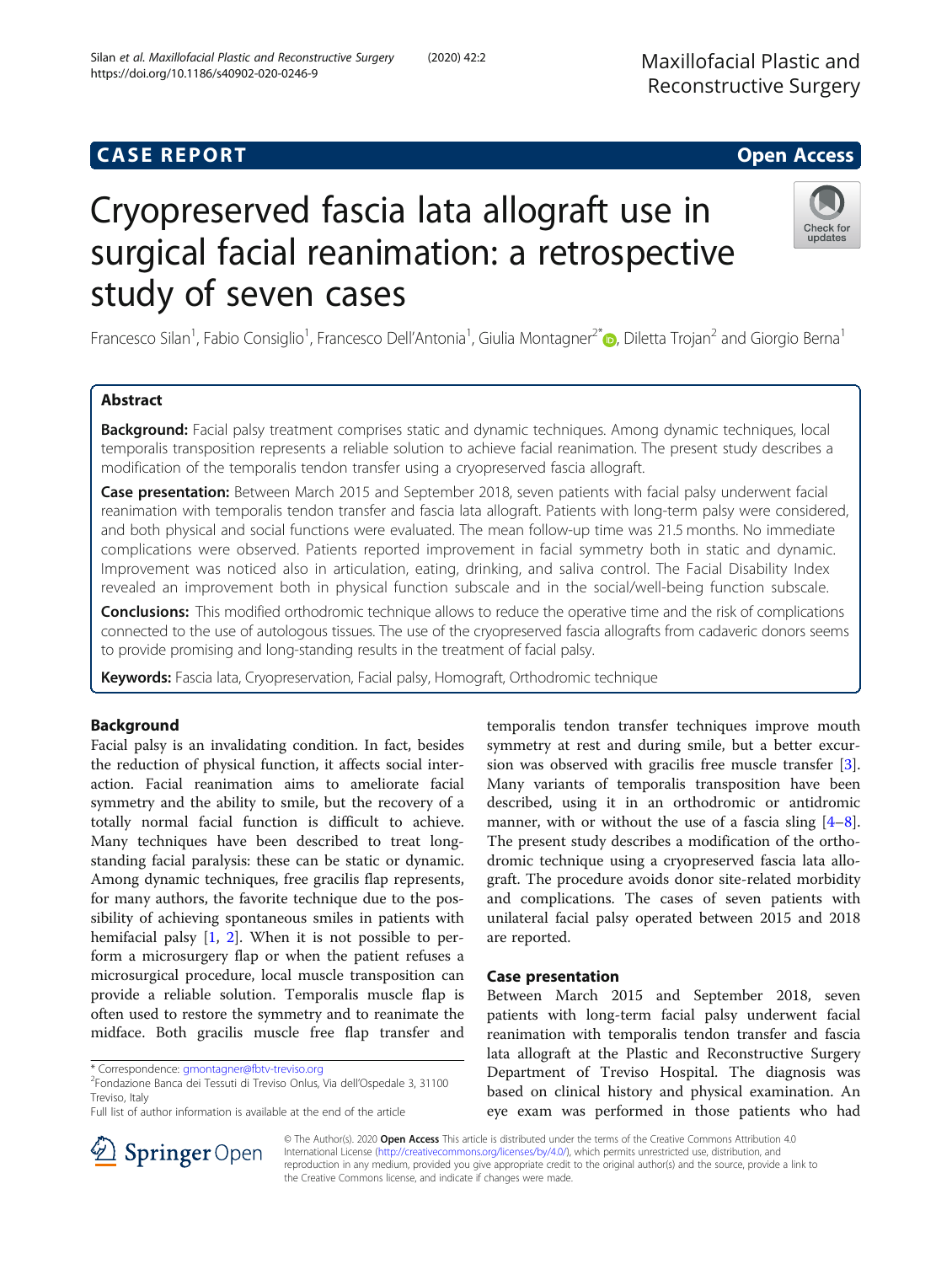lagophthalmos. Physical examination revealed facial asymmetry, drooping of the paralyzed side, and flattening of the nasolabial sulcus. Patients showed an inability to pucker their lips or smile. All patients had long-term facial palsy: the mean time since the onset of the paralysis was 5.43 years (range 2–20 years). However, electromyography was performed in all patients to assess atrophy of facial muscles. Five patients were female and two patients male. The mean age at the time of the surgery was 54.86. The etiology of facial palsy was heterogeneous. In Table 1, patients' de-identified demographic and clinical data are reported.

Data were collected from medical records, and the Italian version of the Facial Disability Index (FDI) questionnaire was used to evaluate facial palsy-related disabilities. FDI is a 10-item questionnaire with two subscale scores: 5 items contribute to the physical function (PF) subscale and 5 items to the social/well-being (SF) function subscale. Both subscales are transformed into a score on a 100-point scale, with 100 indicating unimpaired physical or social/well-being function [\[9](#page-4-0)]. The questionnaire was filled by the patients before and after surgery; all questions refer to the previous months. Before the surgical procedure, markings were drawn in standing position. The patient was asked to smile, and a smiling vector and nasolabial fold position was observed in the not paralyzed side and reported to the affected side. A pretragal incision was then marked, extending it to the postauricular and to the temporal area of the scalp (Fig. [1](#page-2-0)a). Further markings were drawn at the base of the nostril. At first, an incision along the column of the philtrum was performed, but later we noticed that it was unnecessary. Nasotracheal intubation was mandatory to avoid distortion of the lips. Both the paralyzed side and the not affected side were prepped. Before starting, infiltration with a saline solution with adrenaline was performed. Incisions were made along markings. Blunt dissection was performed in a subcutaneous plane until the nasolabial fold was reached and then incised (Fig. [1](#page-2-0)b). Further incision was performed at the base of the nostril. Fascia lata allografts were collected, processed, and cryopreserved by "Fondazione Banca dei Tessuti di Treviso," a tissue bank, in accordance with the

**Table 1** Demographical and clinical data

| Case           | Age | Sex | Cause of palsy         | Duration of palsy (years) |
|----------------|-----|-----|------------------------|---------------------------|
|                | 69  | F   | Parotidectomy          | 2                         |
|                | 45  | M   | Trauma                 | 2                         |
| 3              | 79  | F   | Neurovascular conflict | 20                        |
| $\overline{4}$ | 58  | F   | Herpes simplex virus   | 5                         |
| 5              | 45  | F   | Acoustic neuroma       | 3                         |
| 6              | 45  | F   | Acoustic neuroma       | 3                         |
|                | 43  | M   | Unknown                | ζ                         |

requirements approved by the National Transplant Centre. Donor selection includes serological tests for detecting hepatitis B and C viruses, human immunodeficiency virus, cytomegalovirus, human T cell lymphotropic virus, and the syphilis pathogen, along with polymerase chain reaction for detecting human immunodeficiency virus and hepatitis B and C viruses. All tissues were decontaminated two times with a validated antibiotic cocktail of gentamicin (Fisiopharma, Palomonte, Salerno, Italy), vancomycin (Pharmatex, Milan, Italy), and meropenem (Fresenius Kabi AG, Bad Homburg, Germany) [[10,](#page-4-0) [11\]](#page-4-0), and microbiological tests were performed following internal procedures. During the processing of fascia lata, adipose tissue and muscle tissue were removed. Before cryopreservation, fascia lata was transferred in low temperature– resistant ethylene-vinyl acetate bags with a solution composed of BASE medium (Alchimia Srl, Italy), 10% dimethylsulfoxide (Wak-Chemie Medical GmbH, Germany), and 10% human serum albumin (Alburex 20%, CSL Behring GmbH, Germany). Cryopreservation was achieved using a programmable cryogenic freezer (Planer KryoSave Integra, 750-30), which triggers a controlled cooling rate. Tissues were stored at − 140 °C in liquid nitrogen vapor phase and thawed before use. The thawed graft (Fig. [1](#page-2-0)c) was separated in two slings, one larger (3–4 cm) for the nasolabial fold and the other narrower (1 cm) for the nostril. Cadaveric fascia lata graft was sutured to the dermis of nasolabial fold and nostril with 4/0 nylon suture. Traction on the slings was performed to reach the right grade of correction. The grafts were then sutured to the exposed temporalis tendon with 4/0 nylon suture and redundant grafts were excised (Fig. [1](#page-2-0)d–f). Any redundant skin was excised before closing it. No immediate complications were observed and the improvement of facial symmetry was noticed immediately. Patients started specific physical therapy 1 month after surgery.

#### Case 1

A 69-year-old woman developed a facial palsy on the left side 2 years before, after parotidectomy. She had sagging of the eyebrow and lagophthalmos. Treatment with lubricating eye drops and eye taping was undertaken until surgery. No ancillary procedure was performed before surgery. After surgery, an edema developed on the operated side. However, both PF and SF increased after surgery as reported in Table [2](#page-2-0). Follow-up lasted 14 months and no complications were observed.

## Case 2

Patient 2 was a 45-year-old man with a facial palsy on the right side, secondary to trauma. He had sagging of the eyebrow and lagophthalmos. Treatment with lubricating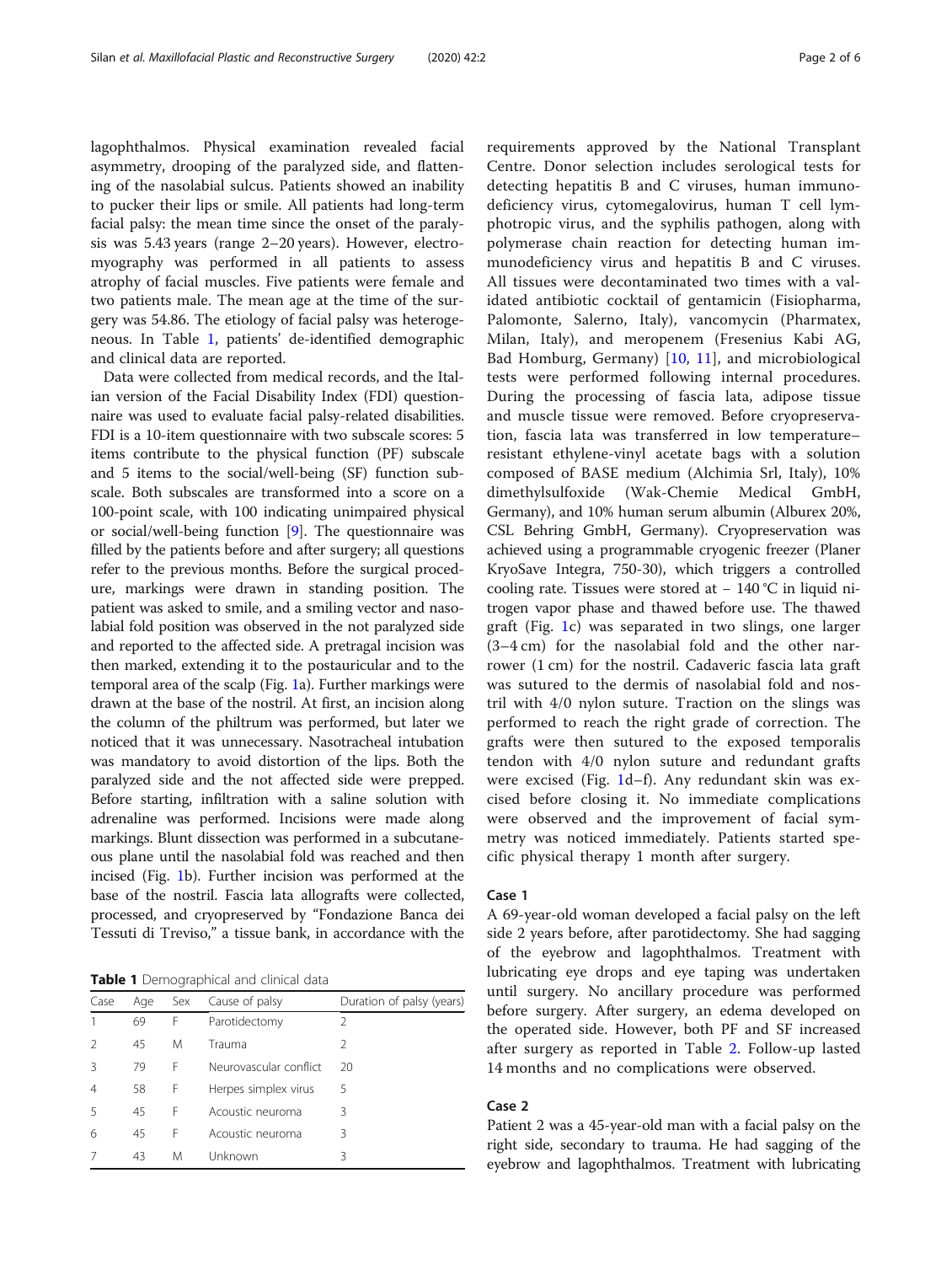<span id="page-2-0"></span>

eye drops and eye taping was undertaken until surgery. Gold weight insertion with lateral canthoplasty and brow lift were performed as an ancillary procedure. No complications were observed immediately after surgery and during the 1-year follow-up. FDI questionnaire revealed an improvement of both SF and PF scores (Table 2). Figure [2](#page-3-0) illustrates the aspect of patient 2 before surgery and 6 months after surgery.

#### Case 3

A 79-year-old woman developed a facial palsy on the left side 20 years before due to a neurovascular conflict. She had sagging eyebrow and lagophthalmos. Lubricating eye drops and eye taping were prescribed until surgery. Gold weight insertion with lateral canthoplasty was performed during surgery. After surgery, facial symmetry ameliorated but only PF increased. However, follow-up lasted 9 months and no complications were observed.

Table 2 Physical function (PF) and social/well-being function (SF) patient scores pre- and post-operation

| Case           | PF pre | PF post | SF pre | SF post |
|----------------|--------|---------|--------|---------|
|                | 70     | 75      | 68     | 88      |
| $\mathcal{P}$  | 45     | 65      | 48     | 60      |
| 3              | 45     | 50      | 56     | 48      |
| $\overline{4}$ | 30     | 70      | 52     | 88      |
| 5              | 35     | 70      | 52     | 88      |
| 6              | 35     | 85      | 36     | 88      |
| 7              | 45     | 80      | 60     | 72      |
|                |        |         |        |         |

#### Case 4

A 58-year-old woman had a facial palsy on the right side 5 years before. She had no relevant surgeries in the past. Gold weight insertion was performed as an ancillary procedure. No immediate complications were observed immediately after surgery and up to 22 months after surgery. Improvement of both PF and SF was recorded (see Table 2).

#### Cases 5 and 6

Patients 5 and 6 were both 45-year-old women with facial palsy on the right side. The palsy developed 3 years before because of acoustic neuroma that was operated in the past. Patient 5 had also sagging eyebrow and lagophthalmos. In these cases, gold weight insertion was performed as an ancillary procedure. Improvement of both PF and SF was recorded after surgery, as reported in Table 2. No complications were observed during the follow-up that lasted 42 and 30 months for patients 5 and 6, respectively. Clinical aspects of patient 6 before surgery (a) and 6 months after surgery (b and c) are reported in Fig. [3.](#page-3-0)

## Case 7

A 43-year-old man had a facial palsy on the left side with unknown etiology. The palsy appeared 2 years before but no relevant comorbidities were reported. No ancillary procedures were performed. After surgery, fascia lata detachment occurred; however, postoperative PF and SF scores increased because of the improvement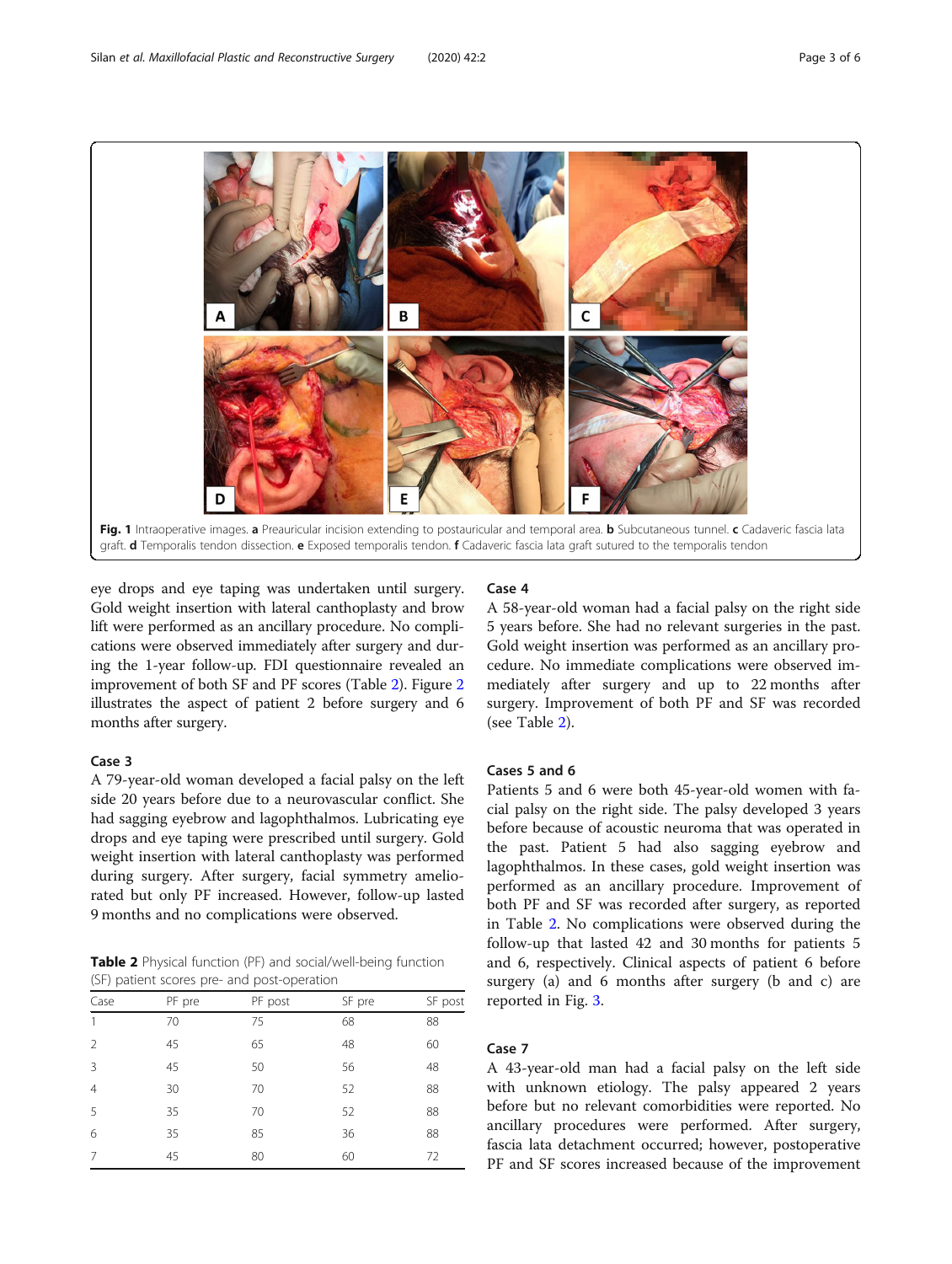<span id="page-3-0"></span>

postoperative, smiling

in facial symmetry. No other complications were observed 22 months after surgery.

#### **Discussion**

We report seven cases of facial palsy in which increased facial symmetry was achieved, performing a partial temporalis tendon transfer with the use of cryopreserved fascia lata allograft. The increased facial symmetry at rest was noticed immediately after surgery, especially after edema resolution. Facial reanimation was achieved later, thanks to proper and specific physical therapy and at-home exercises. Best results were noticed in patients who adhered strictly to the physical therapy program. Only one patient had an unsatisfactory result due to inappropriate postoperative physical therapy. Patients reported improvement of facial symmetry, both in static and dynamic. Improvement was noticed also in articulation, eating, drinking, and saliva control. FDI questionnaire revealed the amelioration of both PF and SF after surgery. Only one patient reported an improvement in the PF subscale but a worsening in the SF subscale. In one case, fascia lata detachment occurred; however, PF and SF increased. In fact fascia lata sling is a well-known procedure to achieve static rehabilitation in the paralyzed face. The use of fascia lata in facial palsy reanimation was first reported by Sir Gillies in 1934. He described the creation of a temporal muscle turnover flap connected to the mouth on the paralyzed side by an autologous fascia lata graft [[12](#page-4-0)]. In 1953, McLaughlin introduced a modification of Gillies's technique, detaching the insertion of the temporal muscle by an osteotomy of the coronoid process, lengthening the

muscle with a fascia lata graft attached to the lower and upper lip [[13](#page-4-0)]. In 1996, Breidahl et al. reported a modification of the temporalis muscle transfer using an autologous fascia lata sling. The authors stripped the tendon of the temporalis after doing an osteotomy of the zygomatic arch but avoiding a sectioning of the coronoid process. Fascia lata was then sutured to the released tendon and secured to the non-paralyzed side of the upper and lower lip [\[6](#page-4-0)]. More recently, Pidgeon et al. described a partial temporalis tendon transfer with an autologous fascia lata sling, where only a specific segment of the tendon is used. An osteotomy of the zygomatic arch is required to access the tendon, but sectioning of the coronoid is avoided [[7](#page-4-0)]. The technique reported in this retrospective case series allows a partial temporalis tendon transfer avoiding any osteotomy. Temporalis muscle belly is bluntly dissected underneath the zygomatic arch towards the coronoid process. When the tendon is visualized, it is partially sectioned and raised superficially. Direct exposure of the coronoid process is not needed. The absence of any osteotomy in this technique allows a reduction of the operative time and a lower risk of complications. The use of banked fascia lata graft has been described for many purposes: reconstruction of osteo-dural defect in neurosurgery, ptosis surgery, urinary incontinence, and rotator cuff tears repair [\[14](#page-4-0)–[18\]](#page-5-0). Harvesting of autologous fascia lata can determine postoperative hematoma, wound infection, muscle herniation, weakness of hip flexion, numbness, pain, superficial phlebitis, and cosmetic concern due to the scar [[19](#page-5-0)]. Several options are available for rehabilitation of chronic facial nerve paralysis. The



Fig. 3 Facial palsy secondary to acoustic neuroma (patient 6). a Preoperative aspect. b Six months postoperative, c Six months postoperative, smiling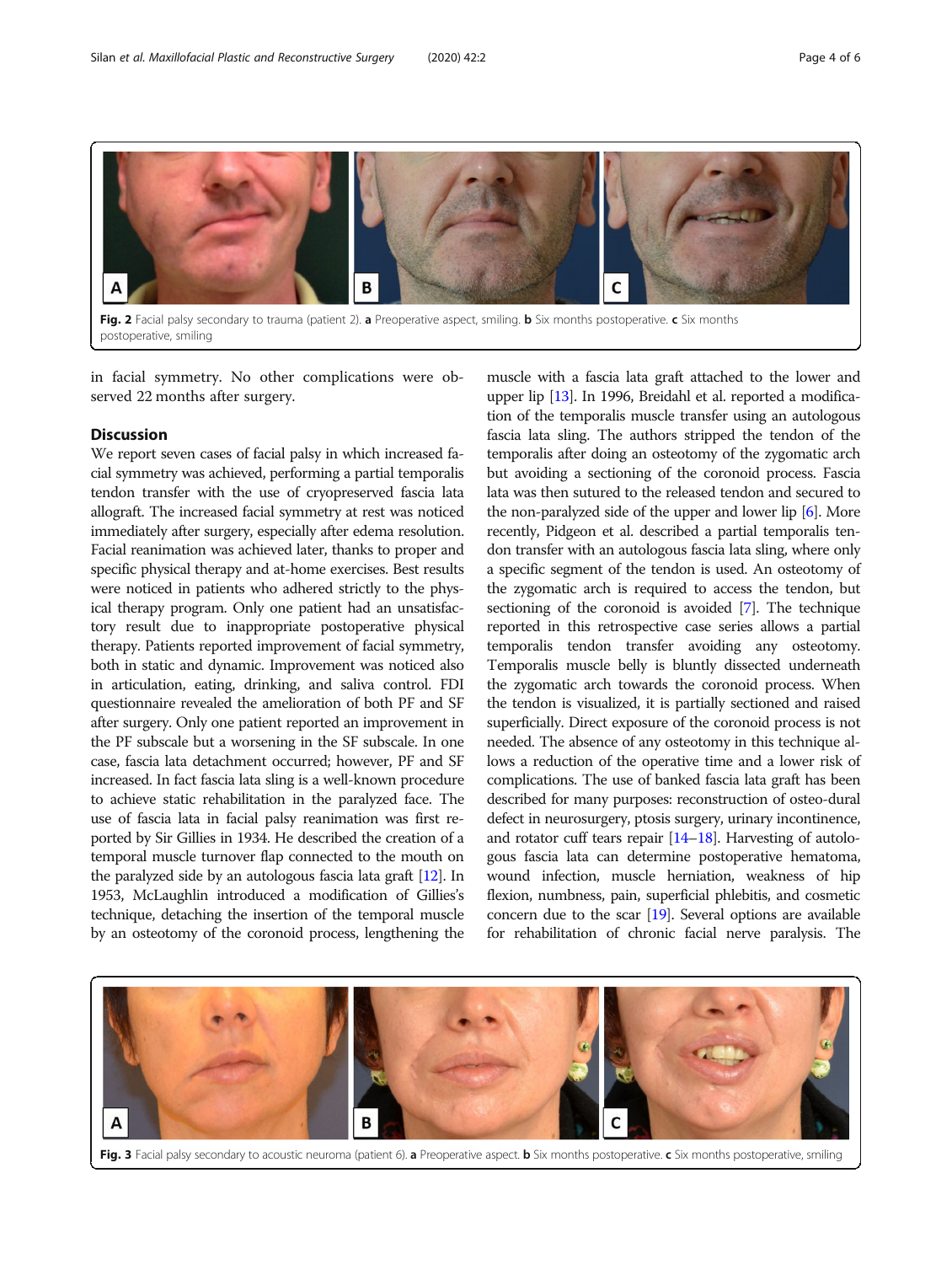<span id="page-4-0"></span>described technique achieves restoring facial dynamic reanimation in a single procedure with fast postoperative recovery. Compared with free flaps surgery, it requires neither microsurgical skills nor a double surgical team. Transfer of temporal muscle avoids the need of any reinnervation of the paralyzed muscles, preserving contralateral facial nerve. Further, it does not require any nerve graft, avoiding donor site complications, and failure of reinnervation. With the use of cadaveric fascia lata graft, no additional scars are required and donor site-related complications are avoided. No complications related to the use of the fascia lata allograft were observed. Moreover, with this technique, satisfactory long-term results were obtained and any loss of strength related to the use of cadaveric fascia was noticed. The patient's grade of satisfaction was high. These encouraging results can provide a starting point for determining whether the application of cryopreserved fascia lata allografts can provide a promising therapeutic alternative for the treatment of facial palsy.

### Conclusions

This study presents a partial temporalis tendon transfer and the use of cryopreserved fascia lata allograft to treat facial paralysis. The modified orthodromic technique allows reducing the operative time and the risk of complications connected to the use of autologous tissues by removing the need for a second surgical site. This case report suggests how the use of a cryopreserved fascial lata homograft from a cadaveric donor can be a valuable alternative in the treatment of facial palsy providing promising and long-standing esthetical and functional results. We suggest the need for a more scrupulous clinical trial to confirm the results of our investigation.

#### Abbreviations

FDI: Facial Disability Index; PF: Physical function; SF: Social/well-being function

#### Acknowledgements

Not applicable

#### Authors' contributions

SF conceived and performed the surgery, drafted the paper, and collected the data. CF performed the surgery and drafted the paper. DAF revised the paper. MG wrote the paper and collected the data. TD helped in manuscript preparation and data collection. BG revised the paper. All authors have read and approved the final manuscript.

#### Funding

The publication of this article was not supported by sponsorship.

#### Availability of data and materials

The datasets generated and/or analyzed during the current study are available from the corresponding author on reasonable request.

#### Ethics approval and consent to participate

This study was approved by the independent ethics committee of Treviso Hospital (CESC). Written informed consent was obtained from the patients involved in the study.

#### Consent for publication

Written informed consent for publication was obtained from the patients involved in the study.

#### Competing interests

The authors declare that they have no competing interests.

#### Author details

<sup>1</sup>Plastic and Reconstructive Surgery Department, Ca' Foncello Hospital, 31100 Treviso, Italy. <sup>2</sup>Fondazione Banca dei Tessuti di Treviso Onlus, Via dell'Ospedale 3, 31100 Treviso, Italy.

#### Received: 31 December 2019 Accepted: 28 January 2020 Published online: 08 February 2020

#### References

- 1. Garcia RM, Hadlock TA, Klebuc MJ et al (2015) Contemporary solutions for the treatment of facial nerve paralysis. Plast Reconstr Surg 135:1025e–1046e <https://doi.org/10.1097/PRS.0000000000001273>
- Jowett N, Hadlock TA (2018) Free gracilis transfer and static facial suspension for midfacial reanimation in long-standing flaccid facial palsy. Otolaryngol Clin North Am 51:1129–1139 [https://doi.org/10.1016/j.otc.2018.](https://doi.org/10.1016/j.otc.2018.07.009) [07.009](https://doi.org/10.1016/j.otc.2018.07.009)
- 3. Oyer SL, Nellis J, Ishii LE et al (2018) Comparison of objective outcomes in dynamic lower facial reanimation with temporalis tendon and gracilis free muscle transfer. JAMA Otolaryngol Head Neck Surg 144:1162–1168 <https://doi.org/10.1001/jamaoto.2018.1964>
- 4. Choi JY, Kim HJ, Moon SY (2018) Management of the paralyzed face using temporalis tendon transfer via intraoral and transcutaneous approach: temporalis tendon transfer. Maxillofac Plast Reconstr Surg 40:24 <https://doi.org/10.1186/s40902-018-0160-6>
- 5. Jose A, Nagori SA, Roy ID, Roychoudhury A (2018) Orthodromic transfer of the temporalis tendon with extension of the fascia lata to reanimate the smile in facial palsy. Br J Oral Maxillofac Surg 56:890–892 [https://doi.org/10.](https://doi.org/10.1016/j.bjoms.2018.08.011) [1016/j.bjoms.2018.08.011](https://doi.org/10.1016/j.bjoms.2018.08.011)
- 6. Breidahl AF, Morrison WA, Donato RR et al (1996) A modified surgical technique for temporalis transfer. Br J Plast Surg 49:46–51 [https://doi.org/10.](https://doi.org/10.1016/s0007-1226(96)90186-1) [1016/s0007-1226\(96\)90186-1](https://doi.org/10.1016/s0007-1226(96)90186-1)
- 7. Pidgeon TE, Boca R, Fatah F (2017) A technique for facial reanimation: the partial temporalis muscle-tendon transfer with a fascia lata sling. J Plast Reconstr Aesthetic Surg. <https://doi.org/10.1016/j.bjps.2016.10.011>
- 8. Labbè D, Bussu F, Iodice A (2012) A comprehensive approach to longstanding facial paralysis based on lengthening temporalis myoplasty. Acta Otorhinolaryngol Ital 32:145–153
- 9. Pavese C, Cecini M, Camerino N et al (2014) Functional and social limitations after facial palsy: expanded and independent validation of the Italian version of the facial disability index. Phys Ther 94:1327–1336 <https://doi.org/10.2522/ptj.20130254>
- 10. Paolin A, Spagnol L, Battistella G, Trojan D (2018) Evaluation of allograft decontamination with two different antibiotic cocktails at the Treviso Tissue Bank Foundation. PLoS One 13:e0201792 [https://doi.org/10.1371/journal.](https://doi.org/10.1371/journal.pone.0201792) [pone.0201792](https://doi.org/10.1371/journal.pone.0201792)
- 11. Montagner G, Trojan D, Cogliati E et al (2018) Stability analysis of the antibiotic cocktail used by Treviso Tissue Bank Foundation for tissues decontamination. Cell Tissue Bank 19:721–726 [https://doi.org/10.1007/](https://doi.org/10.1007/s10561-018-9725-y) [s10561-018-9725-y](https://doi.org/10.1007/s10561-018-9725-y)
- 12. Gillies H (1934) Experiences with fascia lata grafts in the operative treatment of facial paralysis: (Section of Otology and Section of Laryngology). Proc R Soc Med 27:1372–1382 <https://doi.org/10.1177/003591573402701039>
- 13. CR ML (1946) (1953) Surgical support in permanent facial paralysis. Plast Reconstr Surg 11:302–314 <https://doi.org/10.1097/00006534-195304000-00007>
- 14. Fiorindi A, Gioffrè G, Boaro A et al (2015) Banked fascia lata in sellar dura reconstruction after endoscopic transsphenoidal skull base surgery. J Neurol Surg B Skull Base 76:303–309 <https://doi.org/10.1055/s-0035-1547364>
- 15. Esmaeli B, Chung H, Pashby RC (1998) Long-term results of frontalis suspension using irradiated, banked fascia lata. Ophthal Plast Reconstr Surg 14:159–163 <https://doi.org/10.1097/00002341-199805000-00002>
- 16. Almeida SHM, Gregório EP, Rodrigues MAF et al (2004) Banked cadaveric fascia lata: 3-year follow-up. Transplant Proc 36:993–994 [https://doi.org/10.](https://doi.org/10.1016/j.transproceed.2004.03.055) [1016/j.transproceed.2004.03.055](https://doi.org/10.1016/j.transproceed.2004.03.055)